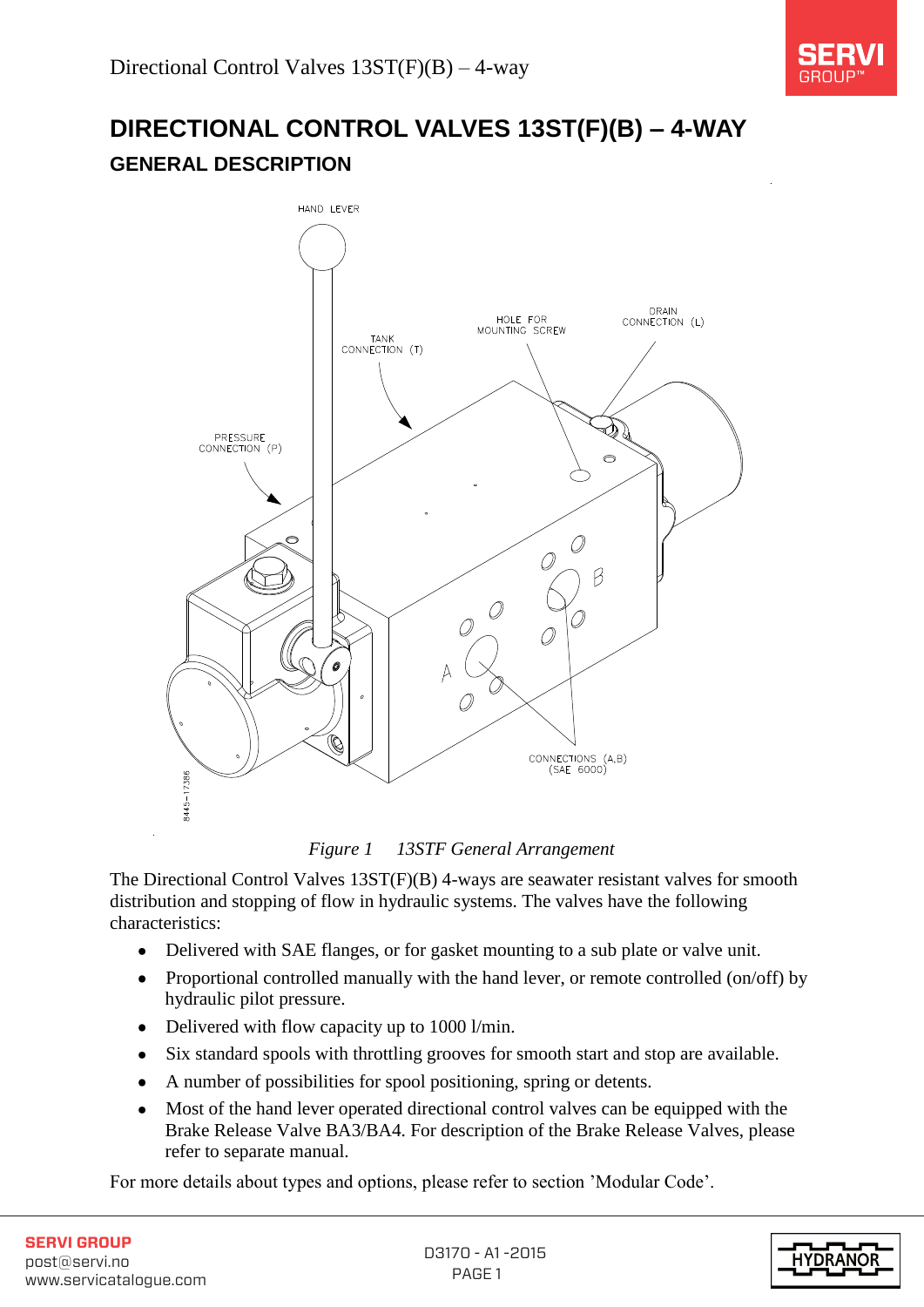

## **MODULAR CODE**

| <b>Options</b>                                               | <b>Remarks</b>          | <b>Design Code</b>      | Fill in                 |
|--------------------------------------------------------------|-------------------------|-------------------------|-------------------------|
| <b>Mounting</b>                                              |                         |                         | <b>13ST</b>             |
| Flange                                                       | <b>SAE</b>              | F                       |                         |
| <b>SUB Plate</b>                                             |                         | B                       |                         |
| <b>Type</b>                                                  |                         |                         |                         |
| 4-ways                                                       | No options              | $\overline{\mathbf{4}}$ | $\overline{\mathbf{4}}$ |
| <b>Pressure</b>                                              |                         |                         |                         |
| 210 <sub>bar</sub>                                           | <b>SAE 3000</b>         | $\mathbf{3}$            |                         |
| 350 bar                                                      | <b>SAE 6000</b>         | $\overline{\mathbf{4}}$ |                         |
| <b>Operation</b>                                             |                         |                         |                         |
| Manual                                                       |                         | $\mathbf{1}$            |                         |
| Remote                                                       |                         | $\overline{2}$          |                         |
| Manual/Remote                                                |                         | 5                       |                         |
| <b>Size</b>                                                  |                         |                         |                         |
| 30 mm                                                        | 450 l/min               | 6                       |                         |
| 40 mm                                                        | 700 l/min<br>8          |                         |                         |
| 50 mm                                                        | 1000 l/min<br>$\bf{B}$  |                         |                         |
| <b>Spool Type</b><br>$\sf{B}$<br>$\overline{A}$<br>$\pmb{0}$ |                         |                         |                         |
|                                                              |                         | 01                      |                         |
|                                                              |                         | 02                      |                         |
|                                                              |                         | 03                      |                         |
|                                                              |                         | 07                      |                         |
| li-il                                                        |                         | 2C                      |                         |
| <b>Spring / Detents Positions</b>                            | $\sf B$<br>A<br>$\,0\,$ |                         |                         |
| Spring centred                                               | <b>W</b><br>M٨          | 1.                      |                         |
| Detents in all positions                                     | rr                      | $\boldsymbol{4}$ .      |                         |
| Remote control pressure                                      |                         |                         |                         |
| 8-30 bar                                                     |                         |                         |                         |
| 8-45 bar (recommended for spool -01)                         |                         | 2AC                     |                         |

In example a 13ST 4-way valve with flanges, 210 bar, remotely controlled, 1000 l/min flow, spool type 03 and spring centred will have modular code: **13STF432B031**.

| <b>SERVI GROUP</b>     |
|------------------------|
| post@servi.no          |
| www.servicatalogue.com |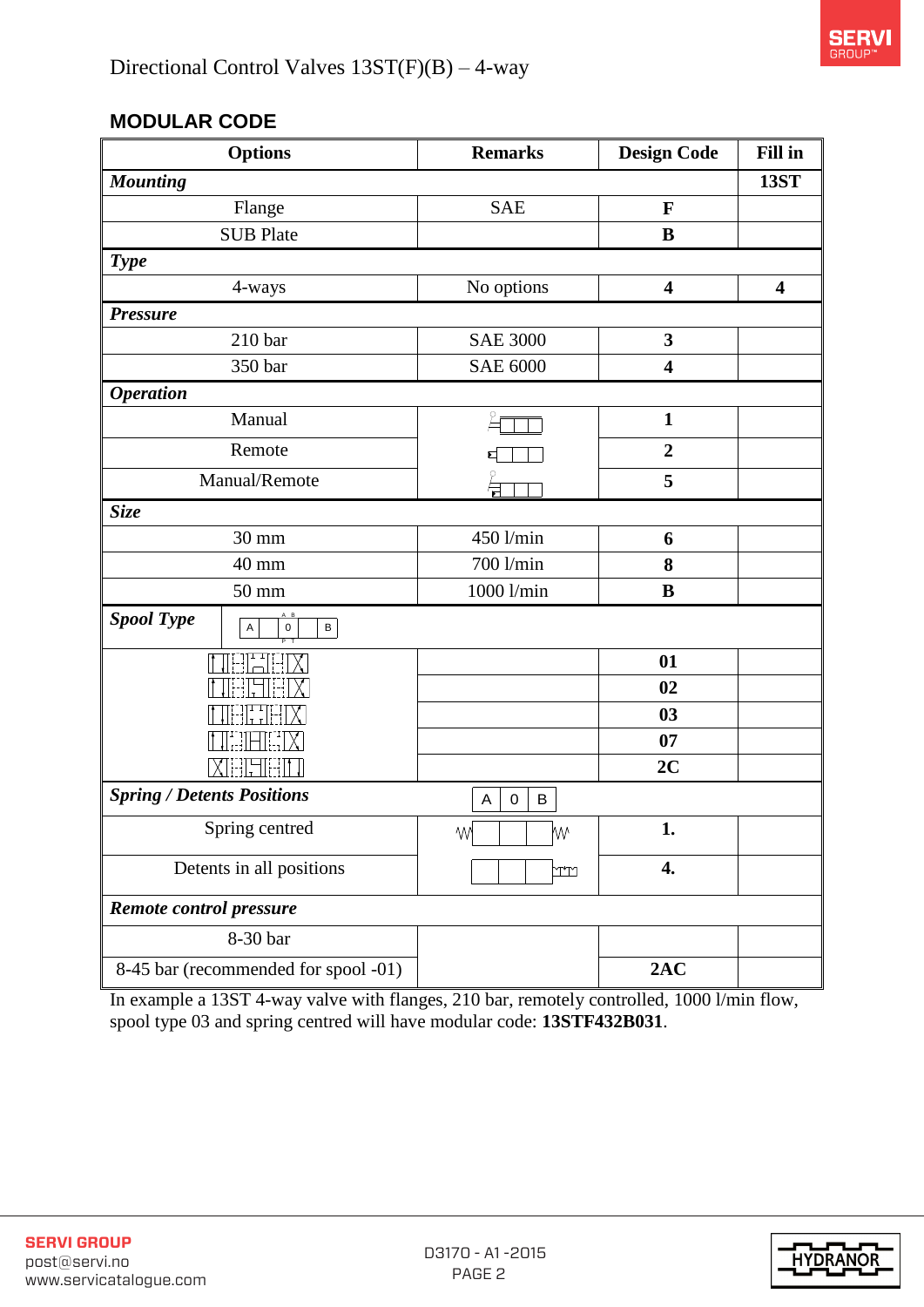

## **DIMENSIONS**





#### **Common dimensions for 13STF and 13STB:**

| Size [mm] | $\mathbf{r}$<br>ັ | IJ    | R   | ⌒<br>v | Η   | u   | n    |     | 7  | 870 |
|-----------|-------------------|-------|-----|--------|-----|-----|------|-----|----|-----|
| 30        | 448               | 424   | 128 | 52     | 102 | 109 | 14   | 234 | G  | 27  |
| 40        | 599               | 609.5 | 175 | 58     | 131 | 150 | 32.5 | 328 | 21 | 33  |
| 50        | 735               | 700   | 200 | 80     | 160 | 159 | 24   | 400 | 25 | 36  |

#### **13STF441:**

| Size [mm] | A1  | ${\bf A2}$ | <b>B1</b> | B <sub>2</sub> | ப   | <b>P1</b> | т1  |    | <b>O1</b> | $\sim$<br>N | C1 1<br>ЮI |
|-----------|-----|------------|-----------|----------------|-----|-----------|-----|----|-----------|-------------|------------|
| 30        | 79  | 49         | 155       | 79             | 254 | 117       | 193 | 50 | 110       | 197         | 18         |
| 40        | 114 | 77.5       | 214       | 97.5           | 348 | 164       | 264 | 60 | 141.5     | 268         | 33.5       |
| 50        | 135 | 75         | 255       | 125            | 434 | 195       | 315 | 65 | 170       | 355         | 30         |

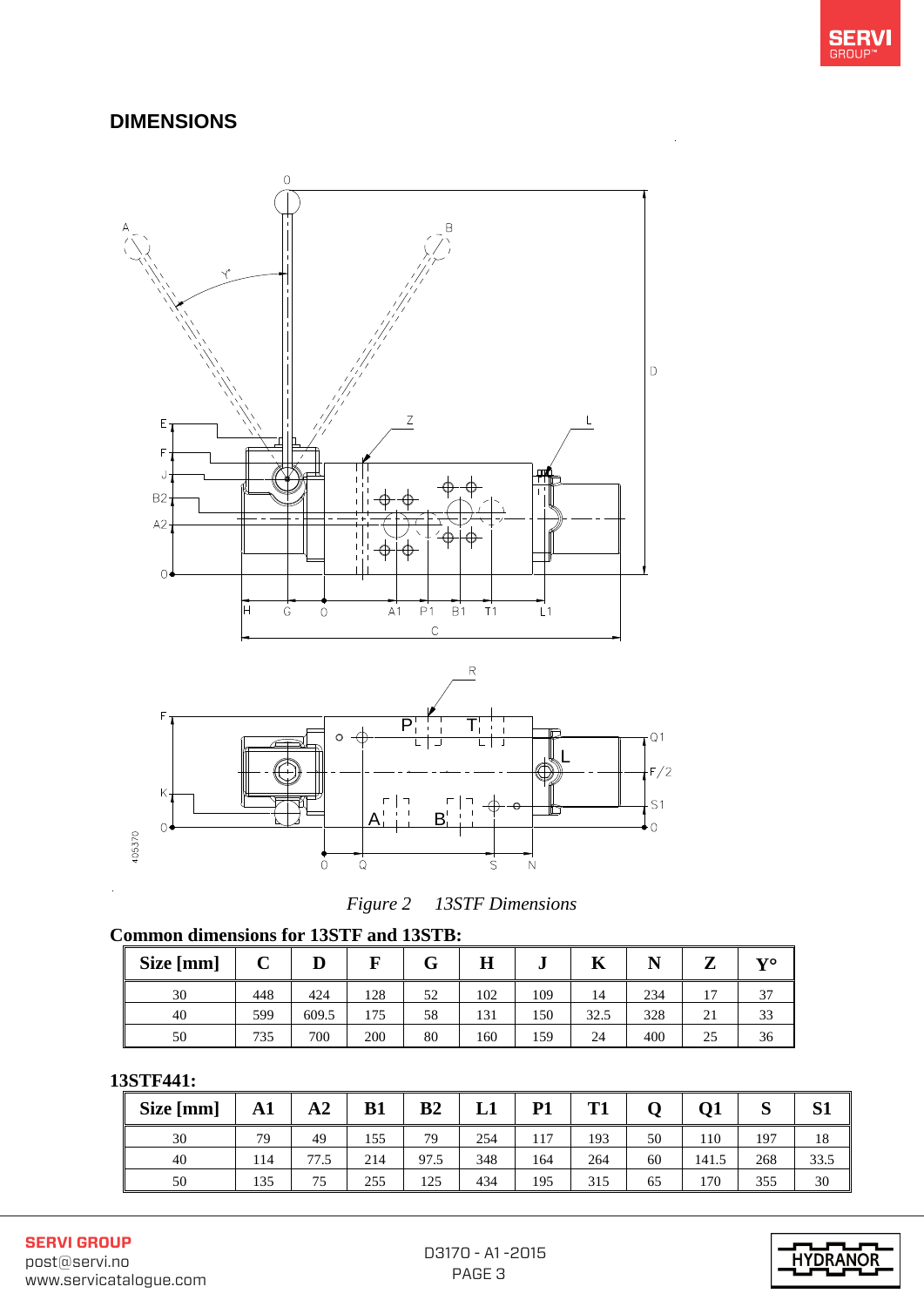





*Figure 3 13STB Dimensions* 

**13STB441:** 

| Size [mm] | A1  | ${\bf A2}$ | <b>B1</b> | L1  | L2                     | P <sub>1</sub> | P <sub>2</sub> | Т1  |    | Q1  | C<br>N | c۱<br>IJΙ |
|-----------|-----|------------|-----------|-----|------------------------|----------------|----------------|-----|----|-----|--------|-----------|
| 40        | 114 | 113        | 214       | 313 | O <sub>7</sub><br>87.4 | 164            | 62             | 264 | 60 | 159 | 302    | 16        |
| 50        | 135 | 140        | 255       | 385 | 100                    | 195            | 60             | 315 | 65 | 170 | 355    | 30        |

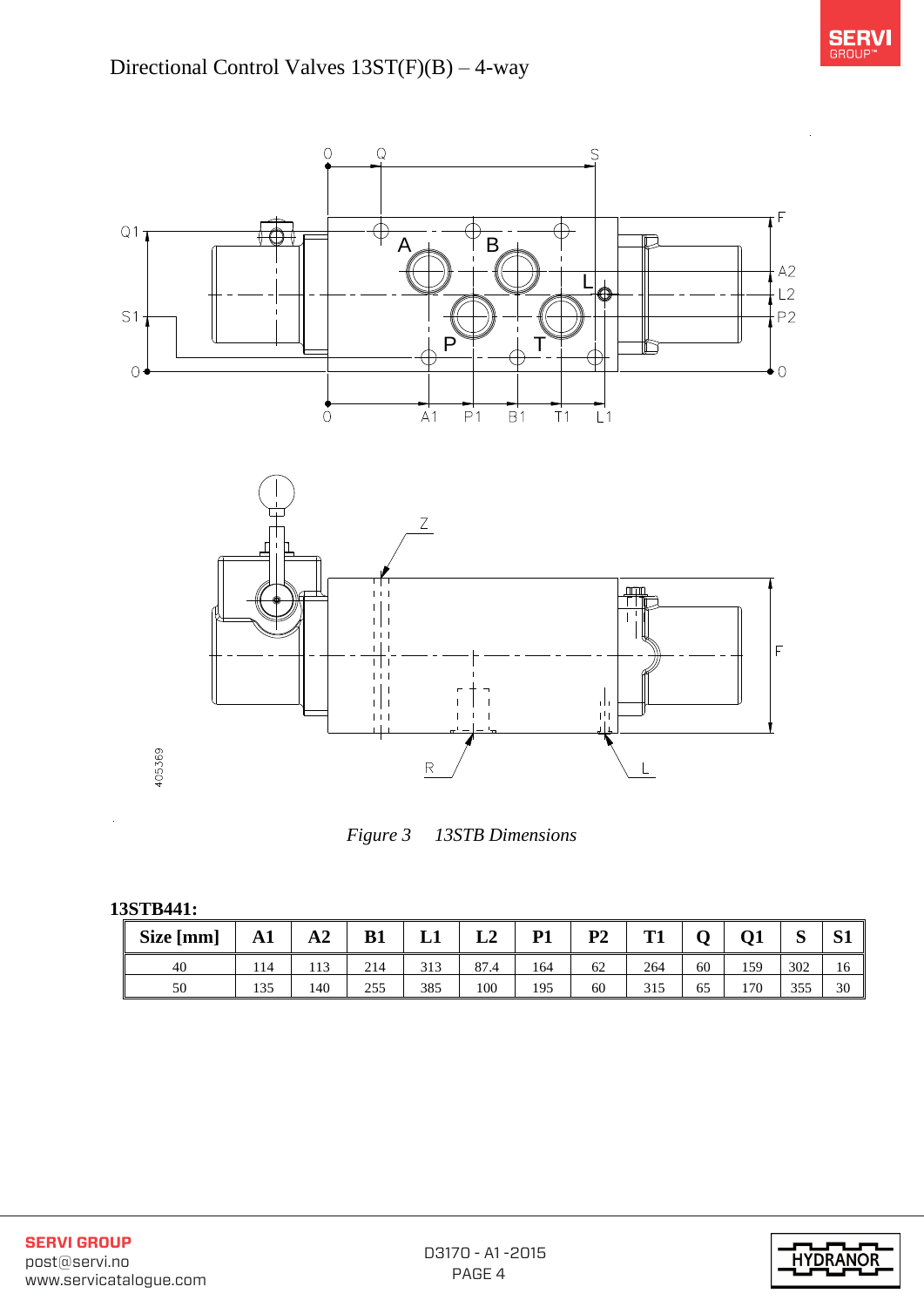## **PRESSURE DROP**



**SERVI GROUP** post@servi.no www.servicatalogue.com

D3170 - A1 -2015 PAGE 5

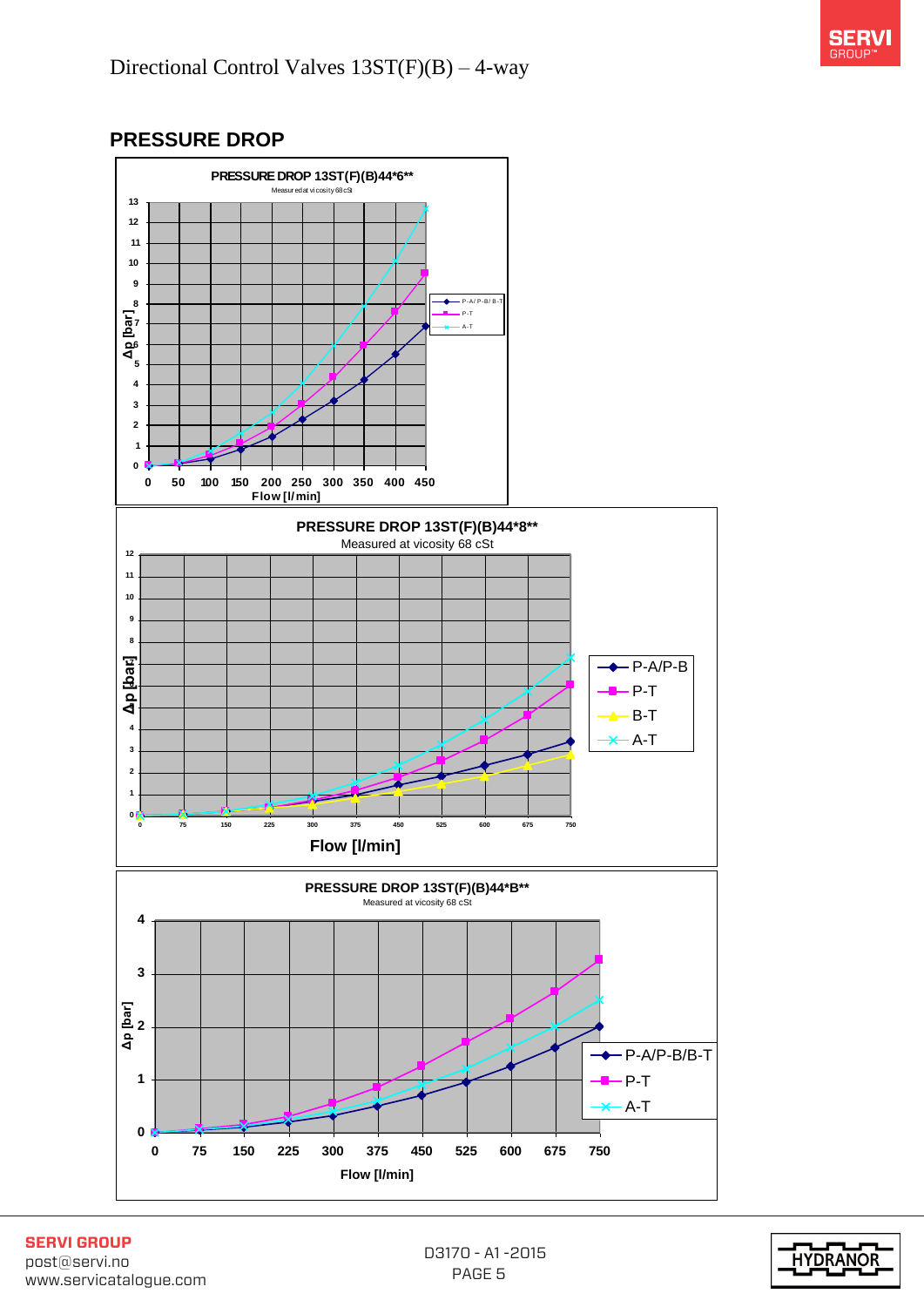## **TECHNICAL DATA**

| <b>Description</b>                                        | <b>Symbol</b> | Data                                                          |
|-----------------------------------------------------------|---------------|---------------------------------------------------------------|
| Max. operating pressure in port P, T, A and B             | $P_{max}$     | $210 \text{ bar} / 350 \text{ bar}$ (see note)                |
| Max. pressure in port L (must always be in use)           | $L_{\rm max}$ | 30 bar                                                        |
| Directional valve pilot pressure                          | SA/SB         | $8-30$ bar / $8-45$ bar                                       |
| <b>Test Pressure</b>                                      |               | 420 <sub>bar</sub>                                            |
| Hydraulic fluid                                           |               | Mineral oils for hydraulic system                             |
| Viscosity range:                                          | V             | 10 to 350 mm <sup>2</sup> /s (cST)                            |
| Viscosity index:                                          | VI            | >120                                                          |
| Filtration, recommended filter with $\beta$ 20 $\geq$ 100 |               | Class 9 according to NAS 1638,<br>18/15 according to ISO 4406 |
| Fluid temperature range:                                  | T             | -20 $\rm{^{\circ}C}$ to + 70 $\rm{^{\circ}C}$                 |
| Ambient temperature range                                 | T             | -20 $\rm{^{\circ}C}$ to + 50 $\rm{^{\circ}C}$                 |
| <b>Standard Body Material</b>                             |               | EN-GJS-400-15 (GGG 40)                                        |
| <b>Standard O-rings</b>                                   |               | Nitrile shore 70                                              |

NOTE: Flange type SAE 3000 is 210 bar type, flange type SAE 6000 type is of 350 bar type.

#### **Flow and Weights**:

| <b>Size</b>     | <b>Max. Flow</b> | Weight            |
|-----------------|------------------|-------------------|
| $30 \text{ mm}$ | $450$ l/min      | $37.5 \text{ kg}$ |
| $40 \text{ mm}$ | 700 l/min        | $82.0$ kg         |
| $50 \text{ mm}$ | 1000 l/min       | 137.5 kg          |

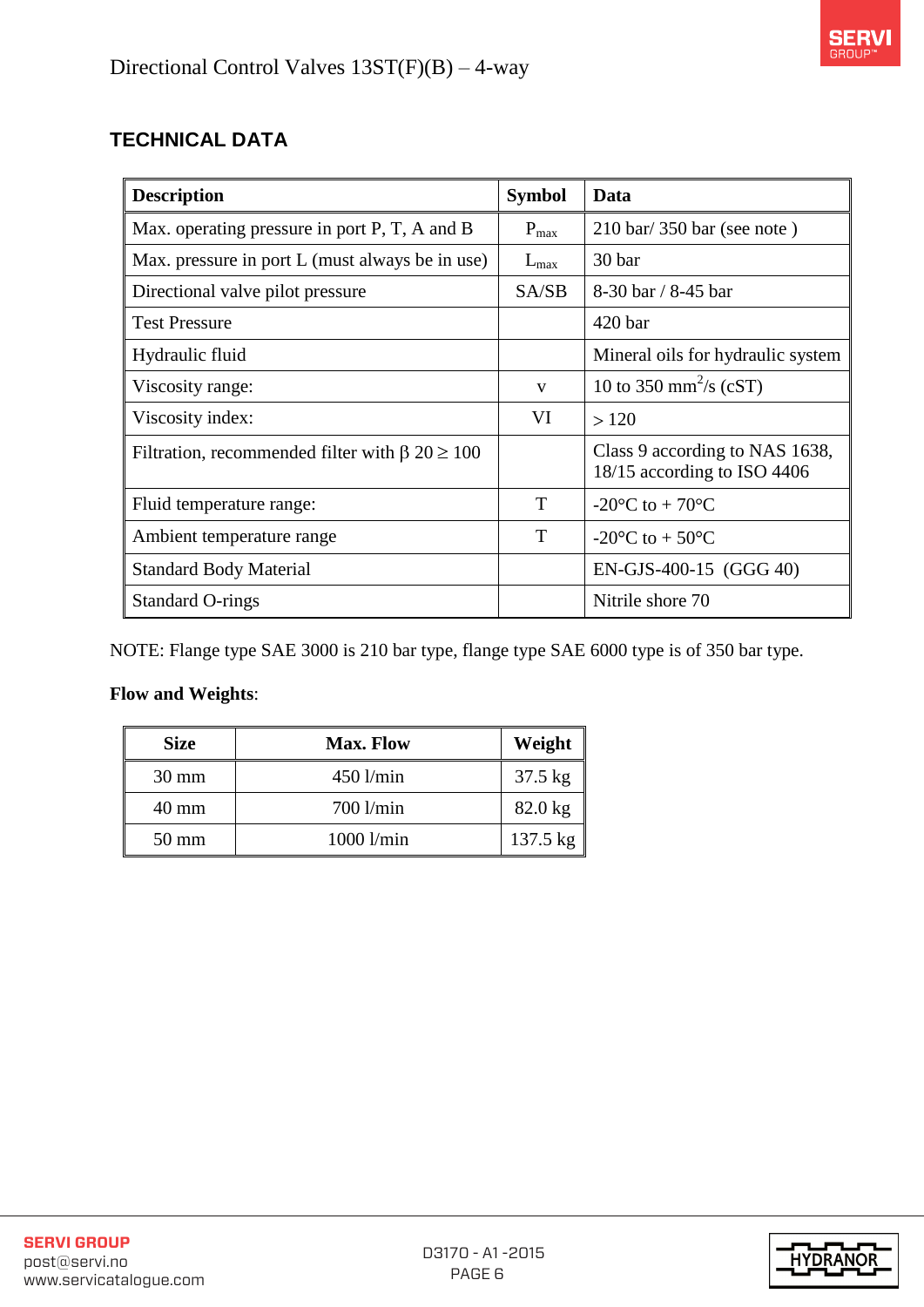

| <b>Size</b>     | <b>Description</b>                    |                                       |                                  |  |  |  |  |  |
|-----------------|---------------------------------------|---------------------------------------|----------------------------------|--|--|--|--|--|
| <b>13STF:</b>   |                                       |                                       |                                  |  |  |  |  |  |
|                 | <b>Flanges</b>                        | <b>Screws</b>                         | <b>Tightening</b><br>Torque [Nm] |  |  |  |  |  |
| $30 \text{ mm}$ | 1½" SAE 3000/6000                     | 2 off M 16 - DIN931                   | 78.5                             |  |  |  |  |  |
| 40 mm           | 2" SAE 3000/6000                      | 2 off M 16 - DIN931                   | 78.5                             |  |  |  |  |  |
| 50 mm           | 2 1/2" SAE 3000/6000                  | 2 off M 20 - DIN931                   | 107.9                            |  |  |  |  |  |
| <b>13STB:</b>   |                                       |                                       |                                  |  |  |  |  |  |
|                 | <b>Screws</b>                         |                                       |                                  |  |  |  |  |  |
| $30 \text{ mm}$ | 4 off M 16 - DIN 931                  |                                       |                                  |  |  |  |  |  |
| $40 \text{ mm}$ | 4 off M 16 - DIN931                   |                                       |                                  |  |  |  |  |  |
| $50 \text{ mm}$ | 4 off M 20 - DIN931                   |                                       | 107.9                            |  |  |  |  |  |
|                 | $0$ -rings                            |                                       | Size [mm]                        |  |  |  |  |  |
| 30 mm           | 4 off                                 |                                       | 31.34 x 3.53                     |  |  |  |  |  |
|                 |                                       | 1 off (manually operated valves only) |                                  |  |  |  |  |  |
| 40 mm           | 4 off                                 |                                       |                                  |  |  |  |  |  |
|                 |                                       | 1 off (manually operated valves only) |                                  |  |  |  |  |  |
| $50 \text{ mm}$ | 4 off                                 |                                       | 59.50 x 3.0                      |  |  |  |  |  |
|                 | 1 off (manually operated valves only) |                                       | $11.3 \times 2.4$                |  |  |  |  |  |

#### **Interfaces:**